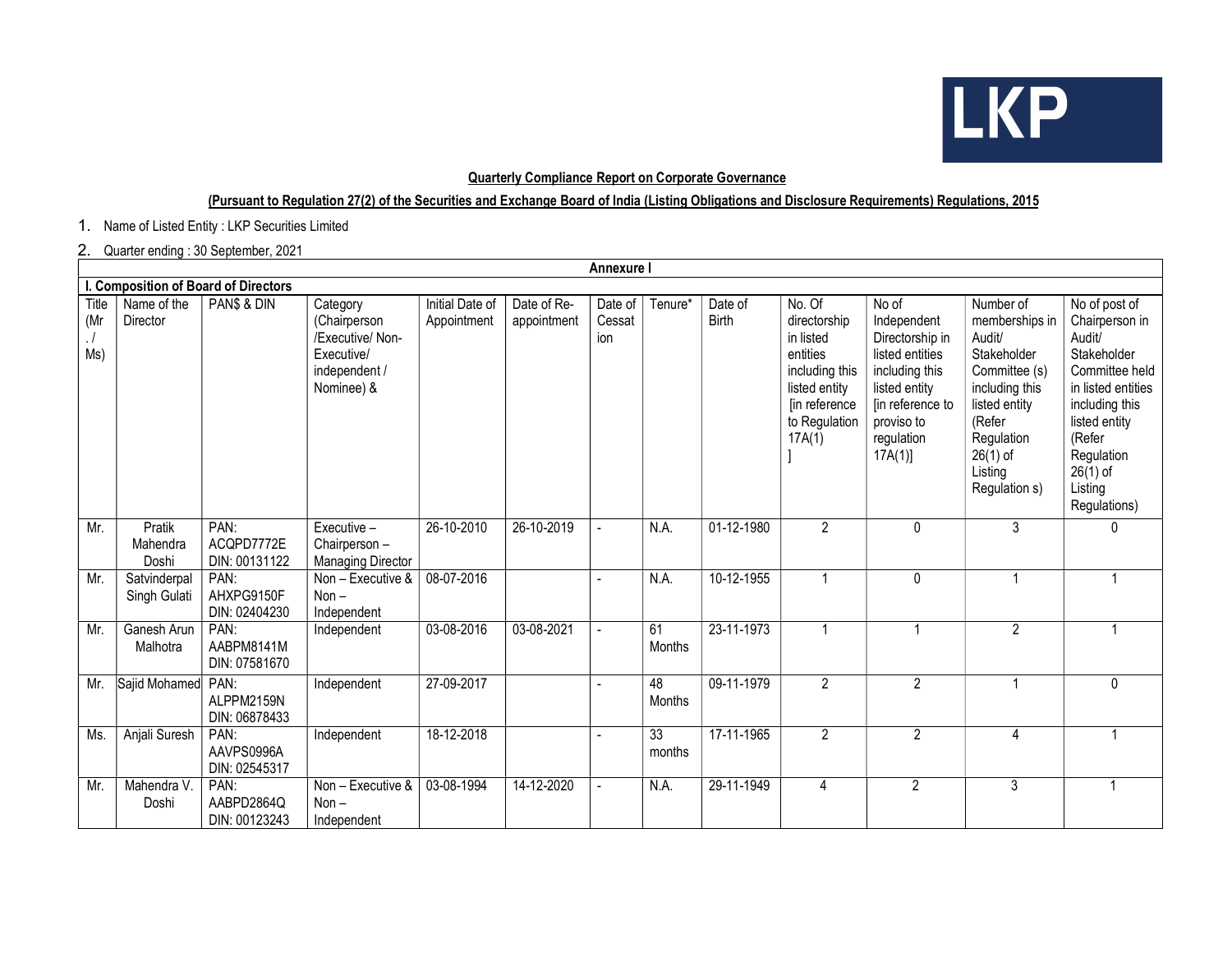

|                                                         | Whether Regular chairperson appointed                                                                                                                                                                                                                                                                                                                                                                                                                                                                                                                                                    |                                                        |                               |                                       | Yes                             |                                                                                   |                                                                |                   |  |  |
|---------------------------------------------------------|------------------------------------------------------------------------------------------------------------------------------------------------------------------------------------------------------------------------------------------------------------------------------------------------------------------------------------------------------------------------------------------------------------------------------------------------------------------------------------------------------------------------------------------------------------------------------------------|--------------------------------------------------------|-------------------------------|---------------------------------------|---------------------------------|-----------------------------------------------------------------------------------|----------------------------------------------------------------|-------------------|--|--|
|                                                         | Whether Chairperson is related to managing director or CEO                                                                                                                                                                                                                                                                                                                                                                                                                                                                                                                               |                                                        |                               |                                       | Yes#                            |                                                                                   |                                                                |                   |  |  |
|                                                         | <sup>\$</sup> PAN of any director would not be displayed on the website of Stock Exchange<br><sup>&amp;</sup> Category of directors means executive/non-executive/independent/Nominee. if a director fits into more than one category write all categories separating them with hyphen<br>* to be filled only for Independent Director. Tenure would mean total period from which Independent director is serving on Board of directors of the listed entity in continuity without any cooling off<br>period.<br># Mr. Pratik Doshi is the Chairman and Managing Director of the Company |                                                        |                               |                                       |                                 |                                                                                   |                                                                |                   |  |  |
|                                                         | <b>II. Composition of Committees</b>                                                                                                                                                                                                                                                                                                                                                                                                                                                                                                                                                     |                                                        |                               |                                       |                                 |                                                                                   |                                                                |                   |  |  |
|                                                         | Name of Committee                                                                                                                                                                                                                                                                                                                                                                                                                                                                                                                                                                        | <b>Whether Regular</b><br>chairperson<br>appointed     | Name of Committee members     |                                       |                                 | Category (Chairperson / Executive / Non-<br>Executive / Independent / Nominee) \$ | Date of<br>Appointment                                         | Date of Cessation |  |  |
|                                                         | 1. Audit Committee                                                                                                                                                                                                                                                                                                                                                                                                                                                                                                                                                                       | Yes                                                    | Mr. Ganesh Malhotra           |                                       |                                 | Chairperson - Non- Executive - Independent                                        | 03-08-2016                                                     | $\blacksquare$    |  |  |
|                                                         |                                                                                                                                                                                                                                                                                                                                                                                                                                                                                                                                                                                          |                                                        |                               | Mr. Sajid Mohamed                     | Non-Executive - Independent     |                                                                                   | 27-09-2017                                                     |                   |  |  |
|                                                         |                                                                                                                                                                                                                                                                                                                                                                                                                                                                                                                                                                                          |                                                        | Mr. Pratik Doshi              |                                       | Executive                       |                                                                                   |                                                                |                   |  |  |
|                                                         |                                                                                                                                                                                                                                                                                                                                                                                                                                                                                                                                                                                          |                                                        | Ms. Anjali Suresh             |                                       |                                 | Non-Executive - Independent                                                       |                                                                |                   |  |  |
| 2. Nomination & Remuneration                            |                                                                                                                                                                                                                                                                                                                                                                                                                                                                                                                                                                                          | Yes                                                    |                               | Mr. Ganesh Malhotra                   |                                 | Chairperson - Non- Executive - Independent                                        |                                                                | $\overline{a}$    |  |  |
| Committee                                               |                                                                                                                                                                                                                                                                                                                                                                                                                                                                                                                                                                                          |                                                        | Mr. Sajid Mohamed             |                                       | Non-Executive - Independent     |                                                                                   | 27-09-2017                                                     |                   |  |  |
|                                                         |                                                                                                                                                                                                                                                                                                                                                                                                                                                                                                                                                                                          |                                                        | Mr. Satvinderpal Singh Gulati |                                       | Non-Executive                   |                                                                                   | 03-08-2016<br>30-01-2020                                       |                   |  |  |
|                                                         |                                                                                                                                                                                                                                                                                                                                                                                                                                                                                                                                                                                          |                                                        |                               | Ms. Anjali Suresh                     |                                 | Non-Executive - Independent                                                       |                                                                |                   |  |  |
| 3. Stakeholders Relationship                            |                                                                                                                                                                                                                                                                                                                                                                                                                                                                                                                                                                                          | Yes                                                    |                               | Mr. Satvinderpal Singh Gulati         | Chairperson - Non- Executive    |                                                                                   | 03-08-2016                                                     |                   |  |  |
|                                                         | Committee                                                                                                                                                                                                                                                                                                                                                                                                                                                                                                                                                                                |                                                        | Mr. Pratik Doshi              |                                       | Executive                       |                                                                                   | 03-08-2016                                                     |                   |  |  |
|                                                         |                                                                                                                                                                                                                                                                                                                                                                                                                                                                                                                                                                                          |                                                        |                               | Mr. Ganesh Malhotra                   | Non-Executive - Independent     |                                                                                   | 22-10-2019                                                     | $\blacksquare$    |  |  |
|                                                         |                                                                                                                                                                                                                                                                                                                                                                                                                                                                                                                                                                                          |                                                        | Ms. Anjali Suresh             |                                       | Non-Executive - Independent     |                                                                                   | 30-01-2020                                                     | $\blacksquare$    |  |  |
|                                                         | 4. Corporate Social Responsibility                                                                                                                                                                                                                                                                                                                                                                                                                                                                                                                                                       | Yes                                                    |                               | Ms. Anjali Suresh                     |                                 | 04-02-2019<br>Chairperson - Non- Executive - Independent<br>04-02-2019            |                                                                | $\overline{a}$    |  |  |
| Committee                                               |                                                                                                                                                                                                                                                                                                                                                                                                                                                                                                                                                                                          |                                                        | Mr. Pratik Doshi              |                                       | Executive                       |                                                                                   |                                                                | $\blacksquare$    |  |  |
|                                                         |                                                                                                                                                                                                                                                                                                                                                                                                                                                                                                                                                                                          |                                                        | Mr. Satvinderpal Singh Gulati |                                       | Non-Executive                   |                                                                                   | 04-02-2019                                                     | $\blacksquare$    |  |  |
|                                                         | 5. Risk Management Committee                                                                                                                                                                                                                                                                                                                                                                                                                                                                                                                                                             | Not Applicable                                         |                               |                                       |                                 |                                                                                   |                                                                |                   |  |  |
|                                                         | &Category of directors means executive/non-executive/independent/Nominee. if a director fits into more than one category write all categories separating them with hyphen                                                                                                                                                                                                                                                                                                                                                                                                                |                                                        |                               |                                       |                                 |                                                                                   |                                                                |                   |  |  |
| III. Meeting of Board of Directors                      |                                                                                                                                                                                                                                                                                                                                                                                                                                                                                                                                                                                          |                                                        |                               |                                       |                                 |                                                                                   |                                                                |                   |  |  |
| Date(s) of Meeting (if any) in the<br>previous quarter  |                                                                                                                                                                                                                                                                                                                                                                                                                                                                                                                                                                                          | Date(s) of Meeting (if any) in the<br>relevant quarter |                               | Whether requirement of<br>Quorum met* | Number of Directors<br>present* | Number of independent<br>directors present*                                       | Maximum gap between any<br>two consecutive (in number of days) |                   |  |  |
| 27-04-2021                                              |                                                                                                                                                                                                                                                                                                                                                                                                                                                                                                                                                                                          | 29-07-2021                                             |                               | Yes                                   | 6                               | 3                                                                                 | $\overline{92}$                                                |                   |  |  |
| * to be filled in only for the current quarter meetings |                                                                                                                                                                                                                                                                                                                                                                                                                                                                                                                                                                                          |                                                        |                               |                                       |                                 |                                                                                   |                                                                |                   |  |  |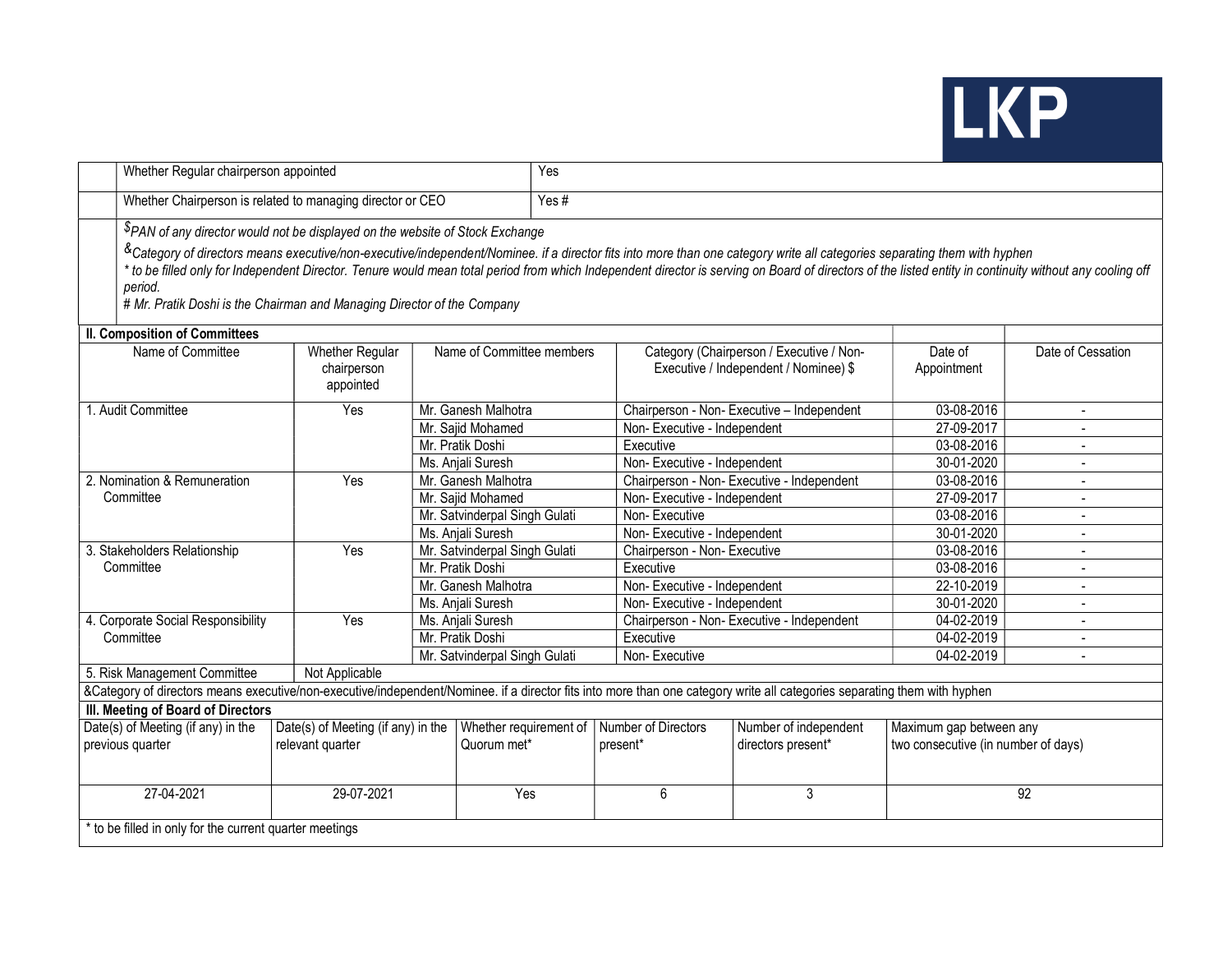

| <b>IV. Meetings of Committees</b>                                                                                                                                                                                                                                                                                                                                                                                                                                                                                                                                                                                                                                                                                                                                                                                                                                                                                                                                                                                                                                                                                     |                                                                                                            |                     |                        |                           |                                         |  |  |  |  |  |  |
|-----------------------------------------------------------------------------------------------------------------------------------------------------------------------------------------------------------------------------------------------------------------------------------------------------------------------------------------------------------------------------------------------------------------------------------------------------------------------------------------------------------------------------------------------------------------------------------------------------------------------------------------------------------------------------------------------------------------------------------------------------------------------------------------------------------------------------------------------------------------------------------------------------------------------------------------------------------------------------------------------------------------------------------------------------------------------------------------------------------------------|------------------------------------------------------------------------------------------------------------|---------------------|------------------------|---------------------------|-----------------------------------------|--|--|--|--|--|--|
| Date(s) of meeting of the                                                                                                                                                                                                                                                                                                                                                                                                                                                                                                                                                                                                                                                                                                                                                                                                                                                                                                                                                                                                                                                                                             | Whether requirement of                                                                                     | Number of Directors | Number of independent  | Date(s) of meeting of the | Maximum gap between any two consecutive |  |  |  |  |  |  |
| committee in the relevant                                                                                                                                                                                                                                                                                                                                                                                                                                                                                                                                                                                                                                                                                                                                                                                                                                                                                                                                                                                                                                                                                             | Quorum met (details)*                                                                                      | present*            | directors present*     | committee in the previous | meetings in number of days*             |  |  |  |  |  |  |
| quarter                                                                                                                                                                                                                                                                                                                                                                                                                                                                                                                                                                                                                                                                                                                                                                                                                                                                                                                                                                                                                                                                                                               |                                                                                                            |                     |                        | quarter                   |                                         |  |  |  |  |  |  |
|                                                                                                                                                                                                                                                                                                                                                                                                                                                                                                                                                                                                                                                                                                                                                                                                                                                                                                                                                                                                                                                                                                                       |                                                                                                            |                     | <b>Audit Committee</b> |                           |                                         |  |  |  |  |  |  |
| 29-07-2021                                                                                                                                                                                                                                                                                                                                                                                                                                                                                                                                                                                                                                                                                                                                                                                                                                                                                                                                                                                                                                                                                                            | Yes                                                                                                        | 4                   |                        | 27-04-2021                | 92                                      |  |  |  |  |  |  |
|                                                                                                                                                                                                                                                                                                                                                                                                                                                                                                                                                                                                                                                                                                                                                                                                                                                                                                                                                                                                                                                                                                                       | Stakeholders Relationship Committee                                                                        |                     |                        |                           |                                         |  |  |  |  |  |  |
| 29-07-2021                                                                                                                                                                                                                                                                                                                                                                                                                                                                                                                                                                                                                                                                                                                                                                                                                                                                                                                                                                                                                                                                                                            | Yes                                                                                                        | Δ                   |                        | 27-04-2021                | 92                                      |  |  |  |  |  |  |
| * This information has to be mandatorily be given for audit committee, for rest of the committees giving this information is optional<br>**to be filled in only for the current quarter meetings                                                                                                                                                                                                                                                                                                                                                                                                                                                                                                                                                                                                                                                                                                                                                                                                                                                                                                                      |                                                                                                            |                     |                        |                           |                                         |  |  |  |  |  |  |
| <b>V. Related Party Transactions</b>                                                                                                                                                                                                                                                                                                                                                                                                                                                                                                                                                                                                                                                                                                                                                                                                                                                                                                                                                                                                                                                                                  |                                                                                                            |                     |                        |                           |                                         |  |  |  |  |  |  |
|                                                                                                                                                                                                                                                                                                                                                                                                                                                                                                                                                                                                                                                                                                                                                                                                                                                                                                                                                                                                                                                                                                                       |                                                                                                            | <b>Subject</b>      |                        |                           | Compliance status (Yes/No/NA)           |  |  |  |  |  |  |
| Whether prior approval of audit committee obtained                                                                                                                                                                                                                                                                                                                                                                                                                                                                                                                                                                                                                                                                                                                                                                                                                                                                                                                                                                                                                                                                    |                                                                                                            |                     |                        |                           | Yes                                     |  |  |  |  |  |  |
|                                                                                                                                                                                                                                                                                                                                                                                                                                                                                                                                                                                                                                                                                                                                                                                                                                                                                                                                                                                                                                                                                                                       | Whether shareholder approval obtained for material RPT                                                     |                     |                        |                           | <b>NA</b>                               |  |  |  |  |  |  |
|                                                                                                                                                                                                                                                                                                                                                                                                                                                                                                                                                                                                                                                                                                                                                                                                                                                                                                                                                                                                                                                                                                                       | Whether details of RPT entered into pursuant to omnibus approval have been reviewed by the Audit Committee |                     |                        |                           | Yes                                     |  |  |  |  |  |  |
| Note:<br>In the column "Compliance Status", compliance or non-compliance may be indicated by Yes/No/N.A For example, if the Board has been composed in accordance with the requirements of Listing<br>1<br>Regulations, "Yes" may be indicated. Similarly, in case the Listed Entity has no related party transactions, the words "N.A." may be indicated.<br>If status is "No" details of non-compliance may be given here.<br>2<br><b>VI. Affirmations</b>                                                                                                                                                                                                                                                                                                                                                                                                                                                                                                                                                                                                                                                          |                                                                                                            |                     |                        |                           |                                         |  |  |  |  |  |  |
| The composition of Board of Directors is in terms of SEBI (Listing Obligations and Disclosure requirements) Regulations, 2015.<br>The composition of the following committees is in terms of SEBI (Listing Obligations and Disclosure Requirements) Regulations, 2015<br>2.<br>a. Audit Committee<br>Nomination & Remuneration Committee<br>b.<br>Stakeholders Relationship Committee<br>C.<br>Risk management committee (applicable to the top 500 listed entities)<br>d.<br>The committee members have been made aware of their powers, role and responsibilities as specified in SEBI(Listing obligations and disclosure requirements) Regulations, 2015.<br>3.<br>The meetings of the board of directors and the above committees have been conducted in the manner as specified in SEBI (Listing Obligations and Disclosure Requirements) Regulations,<br>4.<br>2015.<br>This report and/or the report submitted in the previous quarter has been placed before Board of Directors. Any comments/observations/advice of the board of directors may be mentioned here.<br>5.<br><b>For LKP Securities Limited</b> |                                                                                                            |                     |                        |                           |                                         |  |  |  |  |  |  |
| Sd<br>Akshata Vengurlekar<br>Place: Mumbai<br>Date: October 14, 2021<br><b>Company Secretary</b>                                                                                                                                                                                                                                                                                                                                                                                                                                                                                                                                                                                                                                                                                                                                                                                                                                                                                                                                                                                                                      |                                                                                                            |                     |                        |                           |                                         |  |  |  |  |  |  |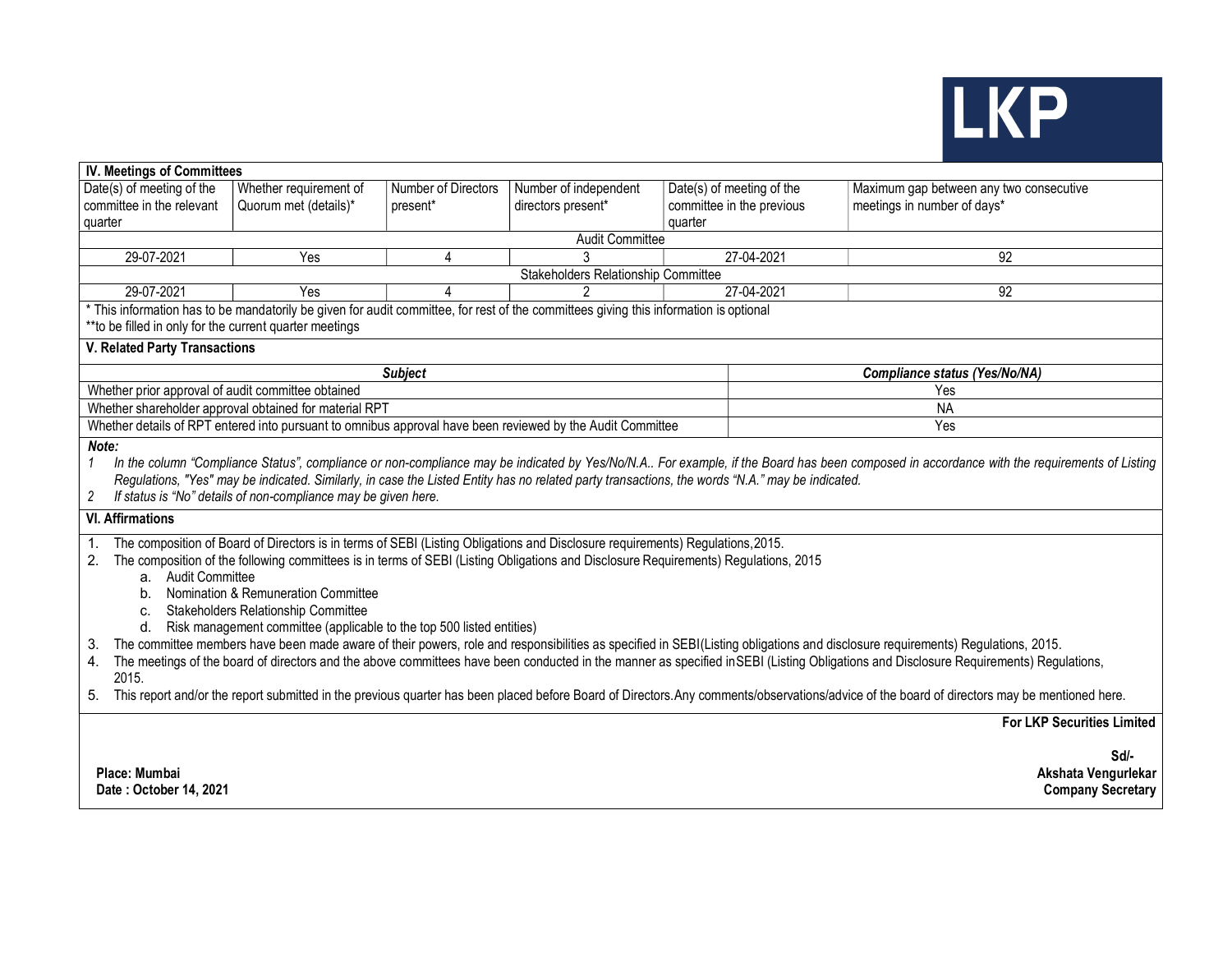## LKP

| <b>VII. Affirmations</b> |                                                                                                                                                                                   |                                         |                                                         |  |  |  |  |
|--------------------------|-----------------------------------------------------------------------------------------------------------------------------------------------------------------------------------|-----------------------------------------|---------------------------------------------------------|--|--|--|--|
| Sr                       | <b>Particulars</b>                                                                                                                                                                | <b>Regulation Number</b>                | <b>Compliance status</b><br>(Yes/No/NA)                 |  |  |  |  |
|                          | Copy of the annual report including balance sheet, profit and loss account, directors report, corporate governance report,<br>business responsibility report displayed on website | 46(2)                                   | Yes                                                     |  |  |  |  |
| $\overline{2}$           | Presence of Chairperson of Audit Committee at the Annual General Meeting                                                                                                          | 18(1)(d)                                | Yes                                                     |  |  |  |  |
| 3                        | Presence of Chairperson of the nomination and remuneration committee at the annual general meeting                                                                                | 19(3)                                   | Yes                                                     |  |  |  |  |
| 4                        | Presence of Chairperson of the Stakeholder Relationship committee at the annual general meeting                                                                                   | 20(3)                                   | Yes                                                     |  |  |  |  |
| 5                        | Whether "Corporate Governance Report" disclosed in Annual Report                                                                                                                  | 34(3) read with para C of<br>Schedule V | Yes                                                     |  |  |  |  |
|                          |                                                                                                                                                                                   |                                         | <b>For LKP Securities Limited</b>                       |  |  |  |  |
|                          | Place: Mumbai<br>Date: October 14, 2021                                                                                                                                           |                                         | Sd/-<br>Akshata Vengurlekar<br><b>Company Secretary</b> |  |  |  |  |

| <b>Additional Half yearly Disclosure</b>                                                       |                                                |                                              |  |  |  |  |  |  |
|------------------------------------------------------------------------------------------------|------------------------------------------------|----------------------------------------------|--|--|--|--|--|--|
| Applicable<br>Applicability of disclosure                                                      |                                                |                                              |  |  |  |  |  |  |
| . Disclosure of Loans/ guarantees/comfort letters /securities etc.refer note below             |                                                |                                              |  |  |  |  |  |  |
| (A) Any loan or any other form of debt advanced by the listed entity directly or indirectly to |                                                |                                              |  |  |  |  |  |  |
| <b>Entity</b>                                                                                  | Aggregate amount advanced<br>during six months | Balance outstanding at the end of six months |  |  |  |  |  |  |
| Promoter or any other entity controlled by them                                                | 0.00                                           | 0.00                                         |  |  |  |  |  |  |
| Promoter Group or any other entity controlled by them                                          | 0.00                                           | 0.00                                         |  |  |  |  |  |  |
| Directors (including relatives) or any other entity<br>controlled by them                      | 0.00                                           | 0.00                                         |  |  |  |  |  |  |
| KMPs or any other entity controlled by them                                                    | 0.00                                           | 0.00                                         |  |  |  |  |  |  |